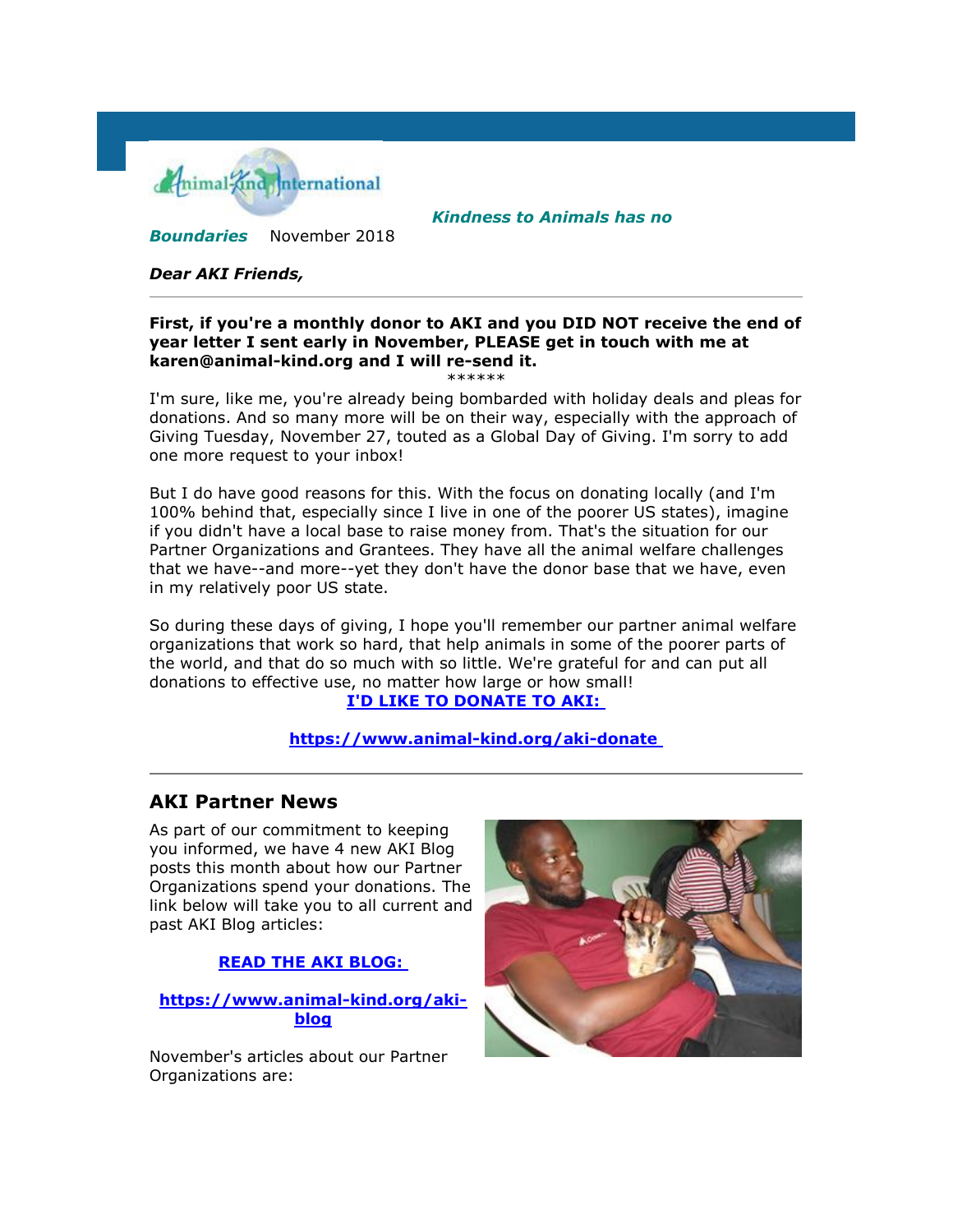- How your donations helped the Uganda SPCA: March-June 2018 (picture above a USPCA adoption)
- Namibia, August-November: What your donations have accomplished
- Ghana SPCA Takes Humane Ed Students on Field Trips (thanks to AKI donors)
- AKI & Have A Heart-Namibia: Honoring Lindie's Memory

# **AKI Grantee News**

Also at the link above, 2 Grantee Progress Reports are available:

- Mobile vet clinic and outreach to villages (October 2018)-about Social & Animal Welfare Service-Somaliland's 1st AKI supported donkey clinic (5 more monthly clinics are planned!)
- OIPA-Cameroon's Sensitization, Free Treatment, and Vaccination of Dogs and Cats (47 owned and 23 street cats and dogs were



provided free care, including rabies shots-one of the owned kitty clients is in the picture above)

Along with Grantee Progress Reports, you can find new pictures from grantees Funda Nenja (showing some of the dog houses they purchased with AKI funds); Mdzananda Animal Clinic (showing their work in the Khayelitsha township, Cape Town, South Africa); and Save Animals in the Democratic Republic of Congo (great pictures of the Dog Walk through Kinshasa, held October 27) at this link:

## **[AKI GRANTEE UPDATES:](http://cts.vresp.com/c/?AnimalKindInternatio/1fcb8d9cc0/4d75da415c/6647a03d90)**

### **[https://www.animal-kind.org/grant-program](http://cts.vresp.com/c/?AnimalKindInternatio/1fcb8d9cc0/4d75da415c/fe3c6dbc43)**

As a reminder: **This year, we started a new grant program-AKI has the only grant program specifically for Africa-based animal welfare organizations.**We received 18 applications and we awarded grants to 8 organizations. **Obviously, there's a huge demand for this kind of support. With your help, we'll hold a grant competition annually.**

**AKI Pie Charts**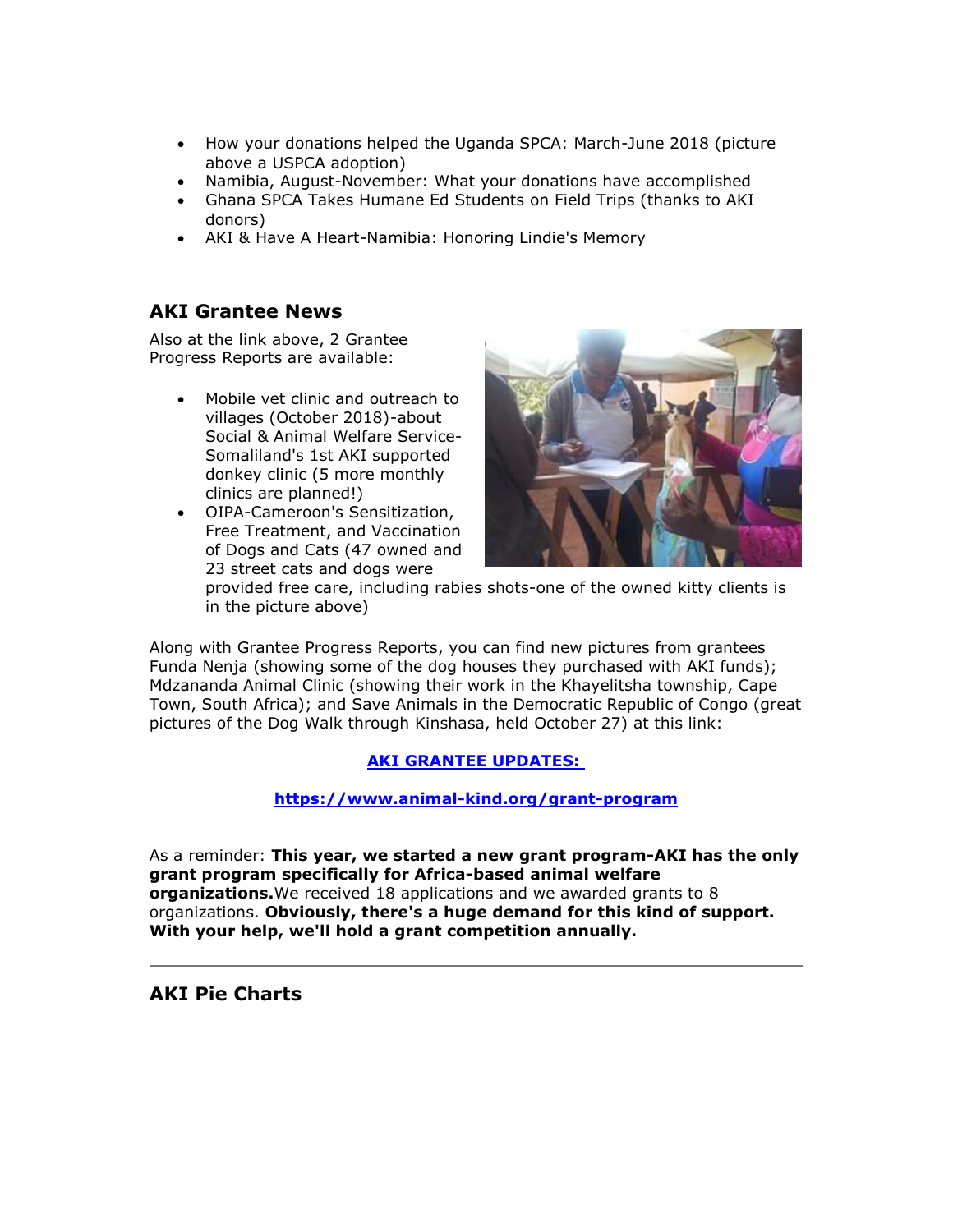In AKI Blog posts, we give details about how each AKI Partner Organization uses your donations. And now, with our **quick view pie charts, at a glance you can see how each of our Partner Organizations has used donations to AKI from 2016- 2018.** The 2 most recent sets of pie charts are now on the AKI website: for Ghana SPCA

(January-April 2018, right) and

GHANA SOCIETY FOR THE PROTECTION & CARE OF ANIMALS (GSPCA) WHERE DID YOUR 2018\* DONATIONS GO?



Liberia Animal Welfare & Conservation Society. Over the next month, we'll post the remaining pie charts: Save Animals-Armenia, Namibia rural SPCAs/Have A Heart, and Hope Sanctuary-Barbados.

# **Ghana SPCA Field Trips: Entirely Funded by AKI Donors!**

This year, Ghana SPCA has taken Humane Ed students on 6 field trips. The most recent 2 trips were to the Accra Polo Club. Students had a chance to help groom and wash horses, they learned about good hoof care, feeding, and exercise, they learned about different types of horses. The students had the opportunity to touch a horse--for the very 1st time! **These are life-changing** 



**experiences for Ghana's Humane Ed students, experiences that have the potential to transform them into animal advocates, that open their world to a range of animal-oriented careers, and that help ensure they become caring adults.**

(You can read about the last 4 field trips at the link above, on the AKI Blog).

# **Your Donations are Reaching the Animals that Need Support the Most!**

AKI donors support our 11 Partner Organizations who work in resource-poor countries and need our help to continue their work; AKI does the due diligence to ensure your donations are used for animal welfare purposes only; AKI makes sure you, our donors, get the feedback you deserve so that you know your donations are helping animals in need.